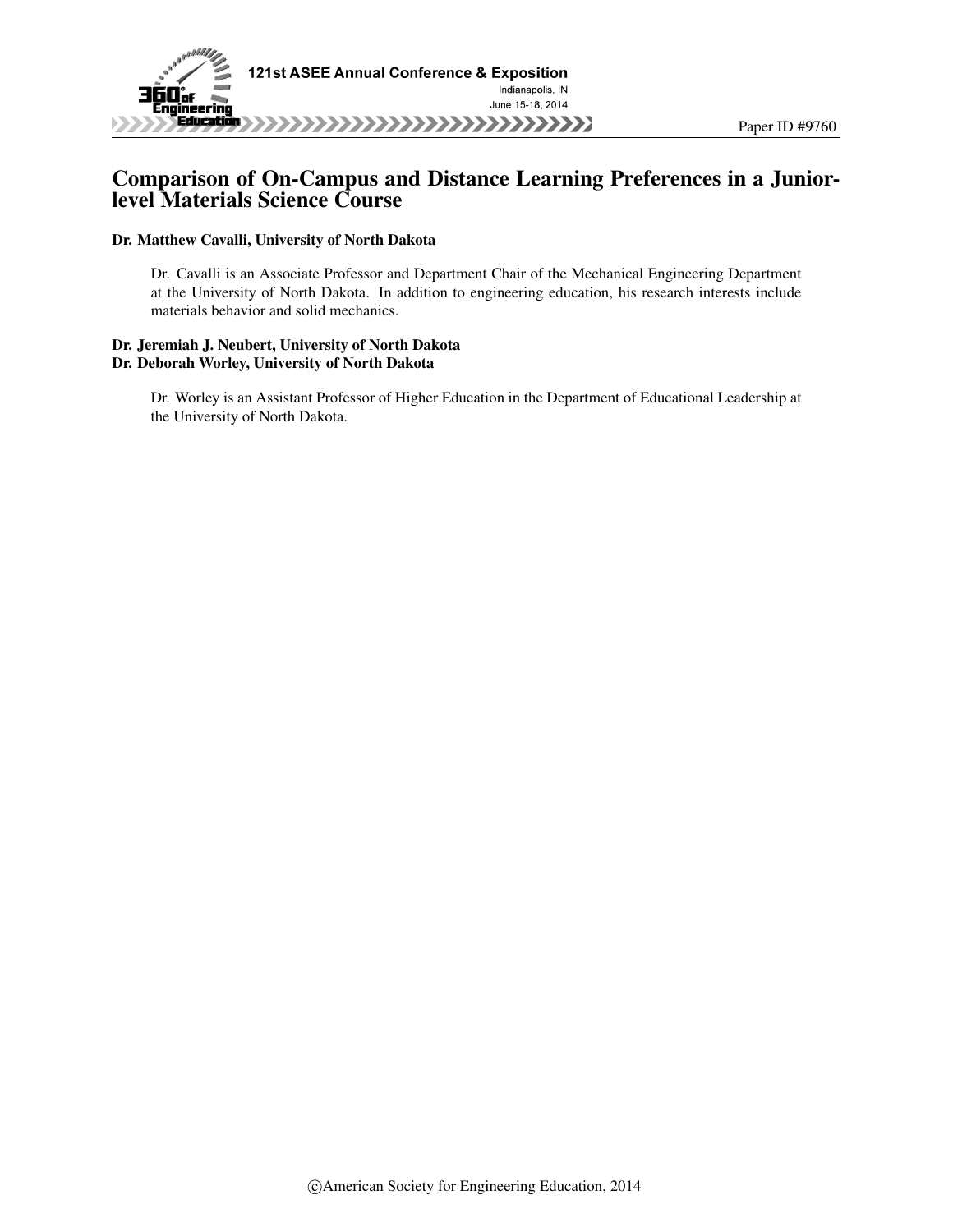# **Comparison of On-Campus and Distance Learning Preferences in a Junior-level Materials Science Course**

### **Abstract**

Students taking courses in face-to-face and asynchronous formats face potentially different barriers to learning in engineering courses. Students enrolled in a junior-level materials science course were surveyed regarding which teaching methods they found the most beneficial to their learning experience and how confident they were in their mastery of the course material. Over 90% of the students responded to the survey. Approximately 20% of the respondents were distance students. Both groups reported the largest positive effect on their learning from viewing lectures compared to participating in class discussions or in-class group activities. The difference in average response between on-campus and distance learners was also largest for questions related to the benefits of the lectures. When asked about their confidence in discussing course material with the instructor, distance students tended to respond with higher confidence, while the face-to-face students tended to report being more confident than distance students in discussing course concepts with their peers. Analysis of data from a subsequent survey of distance students administered during the following semester provides insights into the motivations and backgrounds of distance students in the program. Implications of the findings for distance engineering course design are discussed.

### **Introduction**

The University of North Dakota (UND) offers ABET-accredited undergraduate distance engineering programs in chemical, civil, electrical, geological, and mechanical engineering. The programs began with industrial collaboration in the early 1990s and have grown to comprise approximately 1/3 of the total enrollment in the UND College of Engineering and Mines. They enroll students from across the country and around the world. While originally developed for working professionals with technical experience looking to finish a degree, increasing numbers of students are enrolling in the Distance Engineering Degree Program without a prior engineering background. The growth in the distance program, along with the changing demographics, presents a challenge to ensure that the same quality of student learning can be achieved. Two primary purposes for this study are 1) to compare the preference for various teaching methods between on-campus and distance learners and 2) to better understand the background and motivations for distance learners in the mechanical engineering department.

Ibrahim and Morsi<sup>1</sup> performed an early survey of distance engineering programs, focusing primarily on Electrical and Computer Engineering. At the time, they found that most distance engineering/technology courses were offered at the associate degree level with the fewest offerings at the baccalaureate level. Goodson et al.<sup>2</sup> demonstrated that there can be different learning outcomes (or areas of learning strength) between on-campus and distance students in the same course. These can depend on the class structure as well as the content. Houdeshell *et al.*<sup>3</sup> reported significant differences in student perceptions regarding the face-to-face and distance learning but the primary respondents were students from traditional face-to-face courses.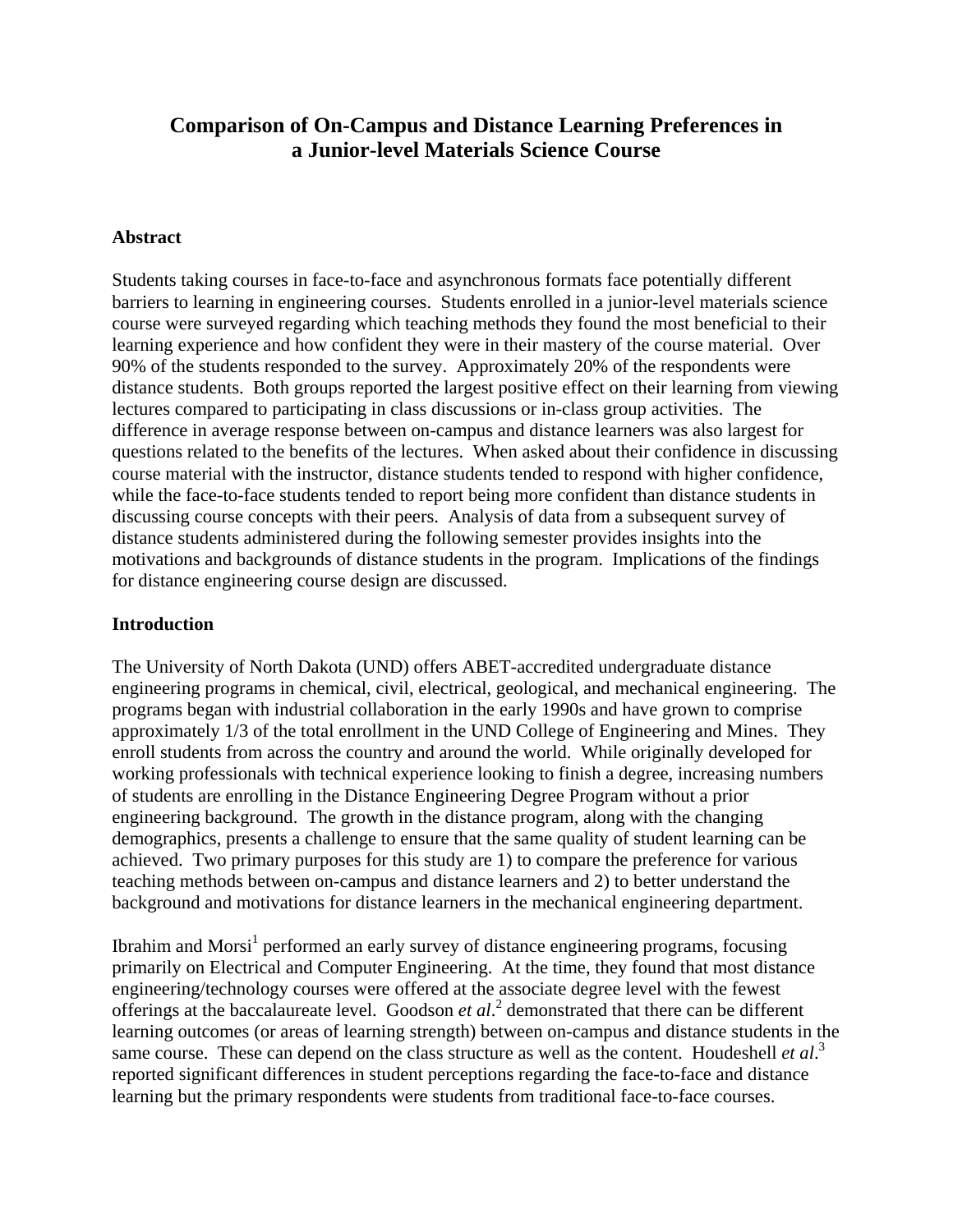Murray *et al*.<sup>4</sup> describe the challenges of the hybrid classroom in which some students are learning face-to-face and others are at-a-distance. They make the case for modifying pedagogical methods to best achieve student learning. Enriquez<sup>5</sup> describes additional flexibility in learning materials to help distance students succeed in a hybrid course structure. Considine<sup>6</sup> stressed the importance of focusing on active learning techniques even in distance education.

Kinney *et al.*<sup>7</sup> surveyed students to better understand their perceptions of online engineering education in general as well as the perceived effectiveness of various teaching pedagogies and tools. Both students and faculty reported strong confidence that technical courses could be effectively taught online. Traditional teaching tools like recorded lectures were cited at the preferred format. Mackey and Freyberg<sup>8</sup> reported that student preconceptions about student/instructor interactions could have a significant effect on perceptions of the effectiveness of distance learning and preferred course design. This can make it difficult to optimize a single course for all students and reinforces the importance of understanding the background and motivations of one's students.

## **Method**

During the Fall 2011 semester, ME 301 – Materials Science was taught in three sections. Two were on-campus sections and one was an asynchronous distance section. Sessions of the first oncampus section of the day were recorded and posted for the distance students to view. Oncampus students also had access to the recorded lectures. At the end of the fall semester, an electronic survey was distributed to all ME 301 students. The purpose of the survey was to better understand which teaching methods employed in the class were the most helpful and if there was a difference in the perceived efficacy of different teaching methods for on-campus and distance students. All on-campus students (66 students) and 15 distance students (out of 20) responded, response rates of 100% and 75%, respectively.

The first segment of the initial survey asked students to identify any teaching methods that they found helpful during the course of the semester. Options given were lectures, class discussions, synthesis exercises (essentially group problem sessions with more open-ended, practical problems), exams (overall), or synthesis questions included on the exams. They were also given the chance to specify other items not in the list. Next, the students were asked to rate the efficacy of lectures, discussions, and synthesis exercises on preparing them for exams, helping them to understand the material, improving their confidence in discussing the material with their peers, and improving their confidence in discussing the material with their instructor. The survey then asked the students to assess their overall understanding and comfort with various topics in the course. Finally, the survey asked the students to report their overall confidence in their engineering abilities and their ability to succeed as engineers.

During the Spring 2012 semester, a second electronic survey was distributed to all distance students in the Mechanical Engineering Department (not just those who had taken ME 301 during the previous semester). The purpose of the survey was to better understand the motivations of those students pursuing an engineering degree at a distance. Thirty-one responses were received out of 174 distance students enrolled that term (a response rate of 17.8%).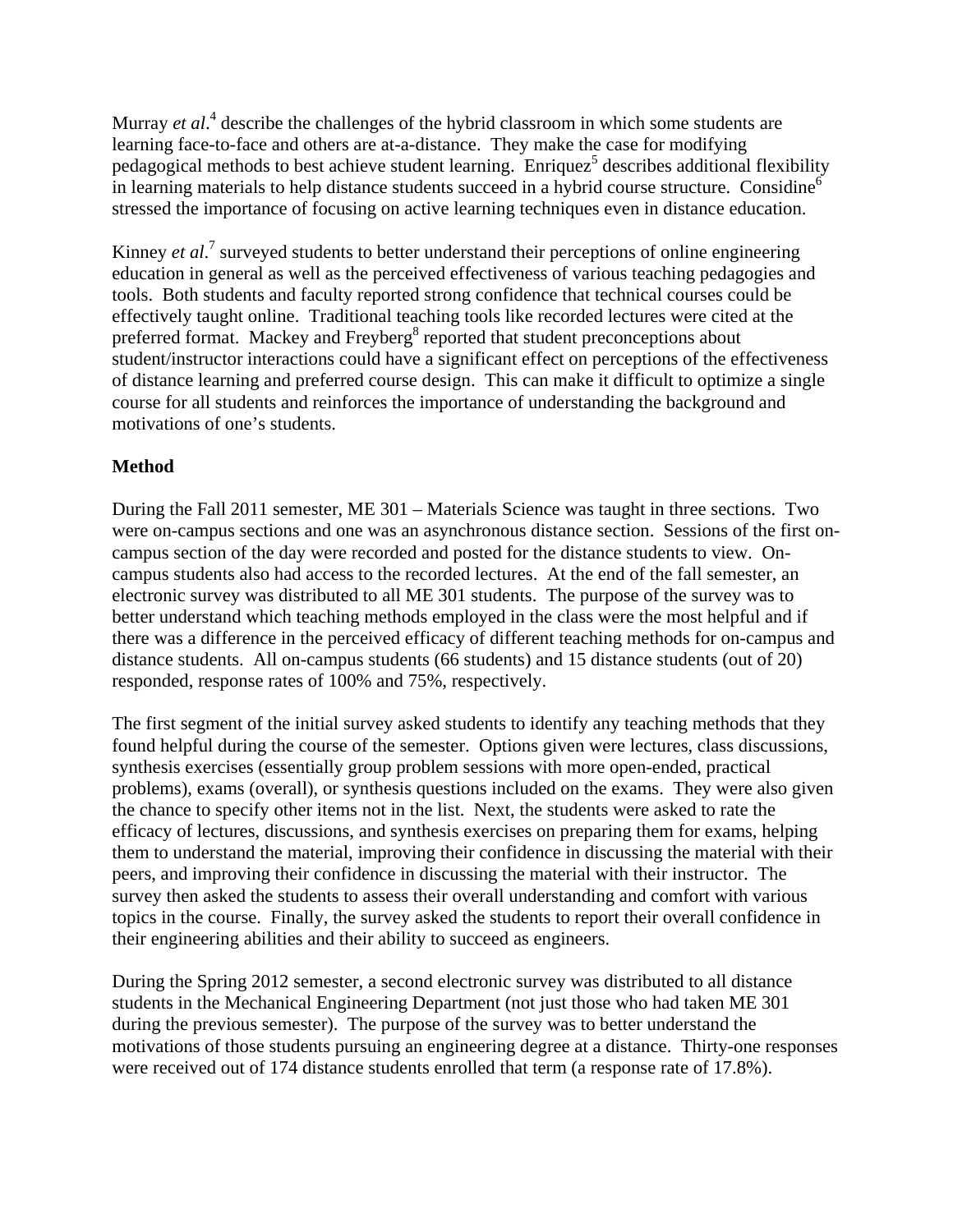## **Results**

## *Comparison of On-campus and Distance Students in ME 301*

Table 1 shows the teaching methods identified by students as the most helpful to their learning. The percentages indicate the fraction of each cohort that identified that teaching method as being helpful. Within the 'Other' category, the method reported most often amongst both groups was homework assignments.

| 1. энцисис-герогиси тиоэг неприн насиниг тисиндэ |         |            |           |       |                       |         |  |
|--------------------------------------------------|---------|------------|-----------|-------|-----------------------|---------|--|
| <b>Cohort</b>                                    | Lecture | Discussion | Synthesis | Exams | Synthesis Os on Exams | Other   |  |
| <b>Distance</b>                                  | 86.7%   | 46.7%      | 53.3%     | 40.0% | 33.3%                 | 20.0%   |  |
| On-Campus                                        | 81.8%   | 72.7%      | 63.6%     | 42.4% | 30.3%                 | $6.1\%$ |  |

|  |  | Table 1: Student-reported most helpful teaching methods |
|--|--|---------------------------------------------------------|
|  |  |                                                         |

ME 301 is taught in three sections, Mechanical Properties (Mech), Electrical/Optical/Magnetic Properties (E/O/M), and Thermal Behavior (Therm). Table 2 shows the reported efficacy of lectures, class discussions, and synthesis exercises on preparing students for the exams in each of the three course segments. Students responded from 'Extremely Well' to 'Not Very Well At All' with regards to the efficacy of each method. Answers were converted to numerical scores with 'Extremely Well'  $=$  5 and 'Not Very Well at All'  $=$  1. Scores shown in Table 2 are average values for the cohort.

Because the expected value for several of the questions, particularly for the distance students, fell below 5, a chi-squared statistical analysis is not applicable for evaluating statistical significance of differences in the responses of the two groups<sup>9,10</sup>. Instead, the Fischer exact test was used  $(F.E. in the tables)<sup>11</sup>$ . Essentially, the Fischer exact test evaluates the probability that a more diverse set of responses exists compared to the actual data. The lower the value of the F.E. parameter, the less chance that a more diverse set exists or, conversely, the higher the probability that the difference in the responses is statistically significant. To ensure each "bin" was properly populated for the statistical analysis, responses were grouped as (1 or 2), 3, and (4 or 5), resulting in a degree of freedom of two for the analysis.

|             | Lecture |              |      | Discussion |      |      | Synthesis |                                         |      |
|-------------|---------|--------------|------|------------|------|------|-----------|-----------------------------------------|------|
| Cohort      |         | Mech $E/O/M$ |      |            |      |      |           | Therm Mech E/O/M Therm Mech E/O/M Therm |      |
| <b>DEDP</b> | 3.53    | 3.40         | 3.20 | 3.07       | 3.13 | 3.00 | 3.20      | 3.07                                    | 2.87 |
| On-Campus   | 3.60    | 3.54         | 3.38 | 3.18       | 3.14 | 3.09 | 3.03      | 3.06                                    | 2.97 |
| F.E.        | .00     | 0.70         | 0.83 | $0.02\,$   | 0.34 | 0.67 | ∩ 7ገ      |                                         | 0.72 |

**Table 2: Student-reported efficacy of lectures, class discussions and synthesis exercises for exam prep** 

Students were asked to report the effect of lectures, discussions, and synthesis exercises on their perceived understanding of the material in each section of the course. Results are shown in Table 3. A score of five indicates the students are extremely confident in their understanding. A score of one indicates the students have very little confidence in their understanding.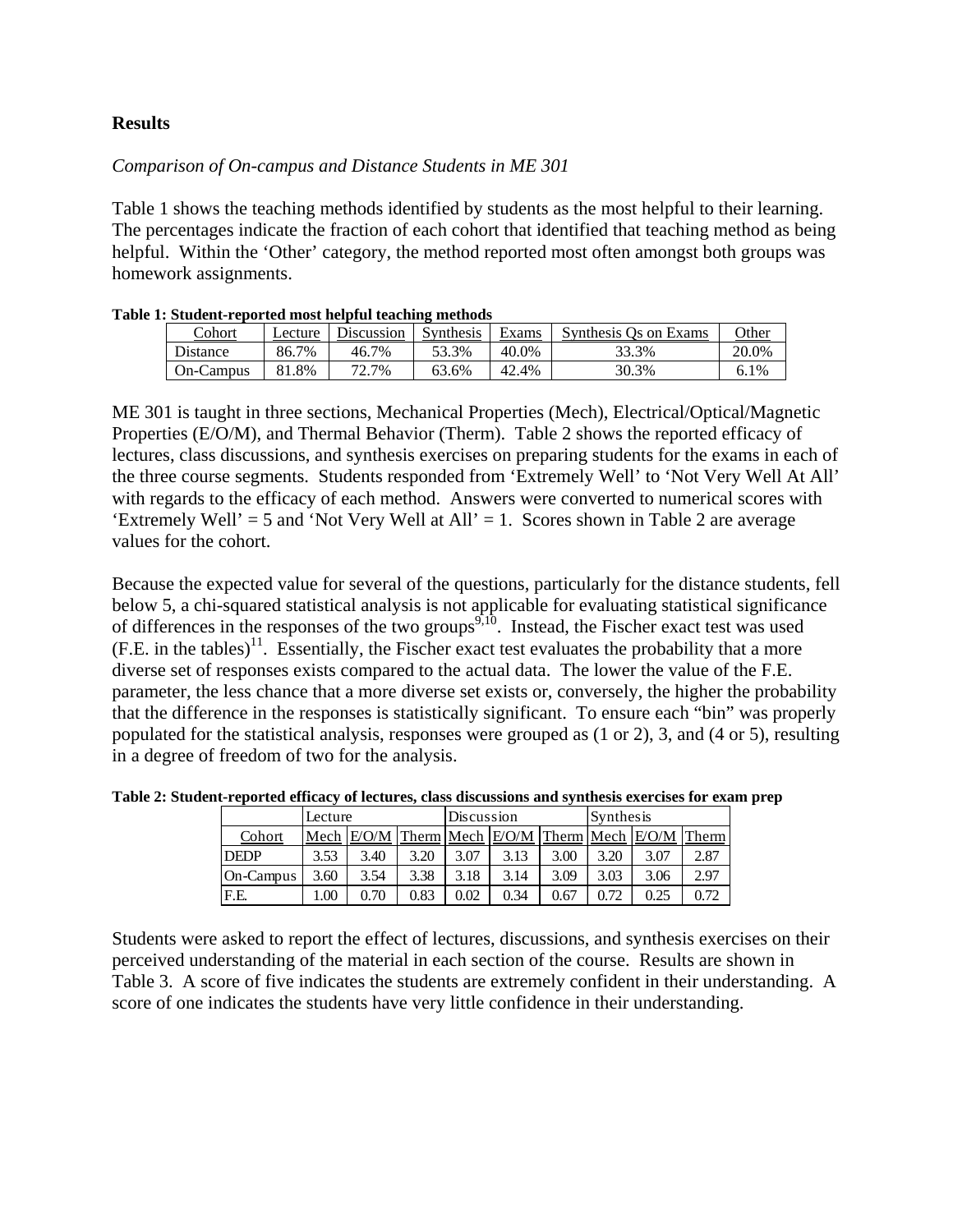**Table 3: Student-reported efficacy of lectures, class discussions and synthesis exercises for understanding of each course section** 

|             | Lecture |      |      | Discussion |                             |      | Synthesis |               |      |  |
|-------------|---------|------|------|------------|-----------------------------|------|-----------|---------------|------|--|
| Cohort      | Mech    |      |      |            | Therm Mech E/O/M Therm Mech |      |           | $E/O/M$ Therm |      |  |
| <b>DEDP</b> | 3.60    | 3.47 | 3.27 | 3.07       | 3.13                        | 3.07 | 3.00      | 2.93          | 2.80 |  |
| On-Campus   | 3.31    | 3.26 | 3.11 | 3.25       | 3.18                        | 3.06 | 3.09      | 3.09          | 2.92 |  |
| F.E.        | 0.20    | 0.62 | 0.74 | 0.12       | $0.80\,$                    | 0.86 | 0.58      | 0.46          | 0.93 |  |

Tables 4 and 5 contain data related to student confidence with regards to discussing various course topics with their peers or their instructor. Students were asked to quantify the effect of the lectures, discussions, and synthesis exercises on their confidence in discussing each topic with their peers (Table 4) or the instructor (Table 5). A score of five indicates extreme confidence.

**Table 4: Student-reported efficacy of lectures, class discussions and synthesis exercises on self-confidence for peer-discussion of topics** 

|             | Lecture |            |      | Discussion |                  |      | Synthesis |                                            |      |
|-------------|---------|------------|------|------------|------------------|------|-----------|--------------------------------------------|------|
| Cohort      |         | Mech $EOM$ |      |            | Therm Mech $EOM$ |      |           | $\Gamma$ Therm Mech $E$ O/M $\Gamma$ Therm |      |
| <b>DEDP</b> | 3.53    | 3.47       | 3.20 | 3.13       | 3.07             | 2.93 | 3.13      | 2.87                                       | 2.93 |
| On-Campus   | 3.26    | 3.23       | 3.15 | 3.32       | 3.23             | 3.17 | 3.20      | 3.11                                       | 3.00 |
| F.E.        | 0.43    | 0.35       | 0.87 | 0.74       | 0.68             | 1.00 | 0.69      | 0.30                                       | 0.66 |

**Table 5: Student-reported efficacy of lectures, class discussions and synthesis exercises on self-confidence for discussion of topics with instructor** 

|             | Lecture |      |      | Discussion |      |      |      | Synthesis                                                        |      |  |
|-------------|---------|------|------|------------|------|------|------|------------------------------------------------------------------|------|--|
| Cohort      |         |      |      |            |      |      |      | Mech E/O/M   Therm   Mech   E/O/M   Therm   Mech   E/O/M   Therm |      |  |
| <b>DEDP</b> | 3.47    | 3.40 | 3.13 | 3.00       | 2.93 | 2.87 | 2.93 | 2.73                                                             | 2.67 |  |
| On-Campus   |         | 2.68 | 2.69 | 2.75       | 2.65 | 2.63 | 2.83 | 2.69                                                             | 2.65 |  |
| F.E.        | 0.59    | 0.04 | 0.37 | 0.05       | 0.02 |      | 0.33 | $0.03\,$                                                         | 0.40 |  |

Table 6 shows students responses to a question about their general understanding of several concepts from the course. Table 7 shows students' reported comfort with how well they know how each concept area applies to engineering. For the purposes of these questions, the three main course segments were subdivided into the following areas:

- Mechanical Properties: Microstructure (M:M)
- $\bullet$  Mechanical Properties: Testing  $(M:T)$
- Electrical Properties (E)
- Optical Properties (O)
- Magnetic Properties (M)
- Thermal Behavior: Thermal Properties (T:T)
- Thermal Behavior: Binary Phase Diagrams (T:PD)
- Thermal Behavior: Phase Transformations (T:PT)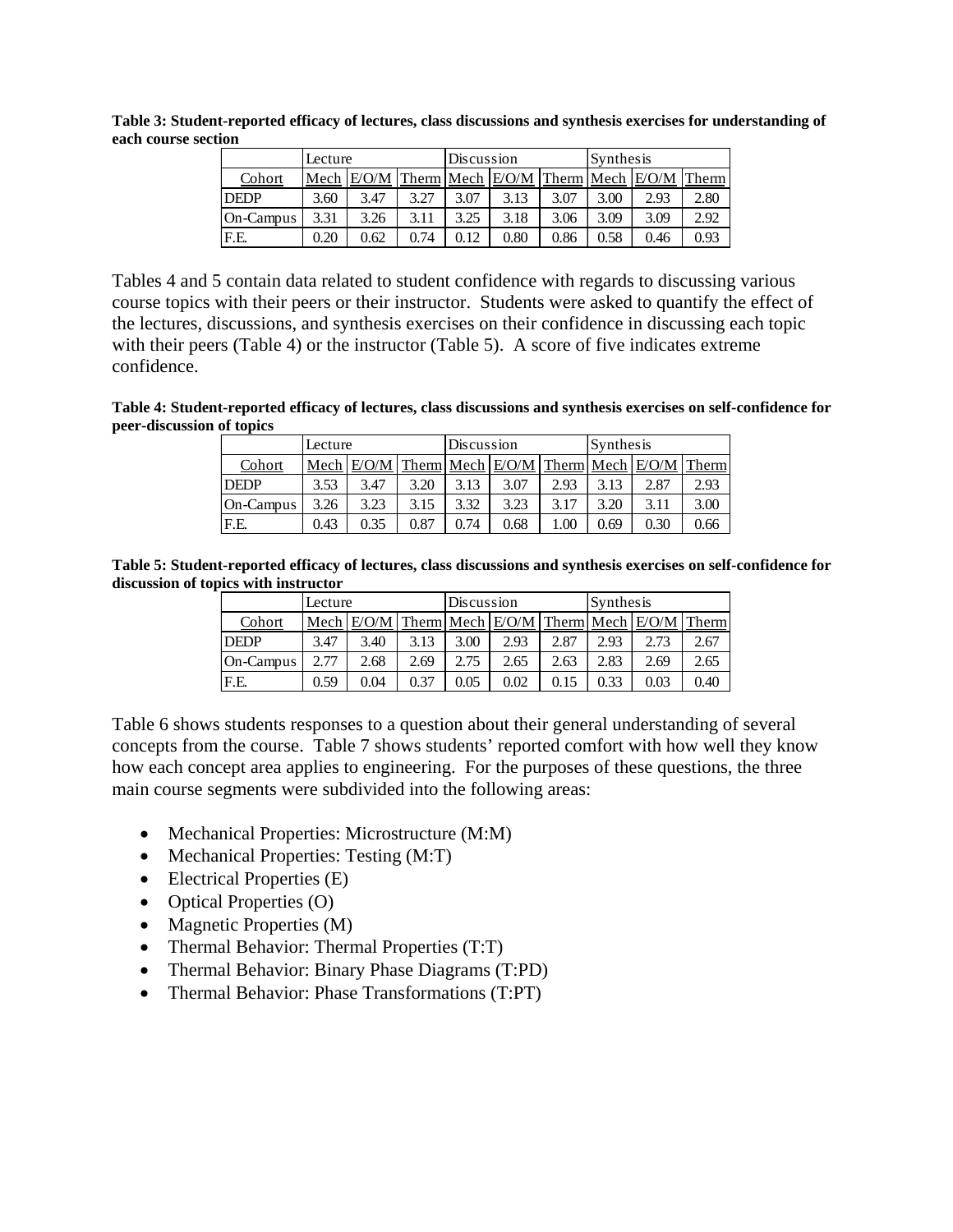**Table 6: Student-reported overall understanding in various topic areas (5 = extremely good understanding, 1 = extremely poor understanding)** 

| Cohort      | $\left \underline{\text{M:M}}\right \underline{\text{M:T}}$ $E$ $\left $ <u>O</u> $\right \underline{\text{M}}$ $\left $ T:T T:PD T:PT |  |  |                                                                                                                                                 |  |
|-------------|----------------------------------------------------------------------------------------------------------------------------------------|--|--|-------------------------------------------------------------------------------------------------------------------------------------------------|--|
| <b>DEDP</b> |                                                                                                                                        |  |  | 3.40 3.60 3.53 3.40 3.40 3.33 2.93 2.93                                                                                                         |  |
| On-Campus   | $\vert$ 3.14 $\vert$ 3.40 $\vert$ 3.29 $\vert$ 3.29 $\vert$ 2.97 $\vert$ 3.23 $\vert$ 2.89 $\vert$ 2.94                                |  |  |                                                                                                                                                 |  |
| F.E.        |                                                                                                                                        |  |  | $\overline{0.61}$ $\overline{0.47}$ $\overline{0.85}$ $\overline{0.93}$ $\overline{0.51}$ $\overline{0.80}$ $\overline{0.55}$ $\overline{0.39}$ |  |

**Table 7: Student-reported comfort with how well they know how each concept area applies to engineering (5 = extremely comfortable, 1 = extremely uncomfortable)** 

| Cohort       | $M:M$ $M:T$                                                        | $E_{\parallel}$ | O |  | $M$   T:T   T:PD   T:PT                        |        |
|--------------|--------------------------------------------------------------------|-----------------|---|--|------------------------------------------------|--------|
| <b>IDEDP</b> |                                                                    |                 |   |  | 3.67   4.00   3.93   3.67   3.73   3.60   3.27 | 1,3.40 |
| On-Campus I  | $3.18$   3.52   3.32   3.17   3.17   3.34   3.00                   |                 |   |  |                                                | 2.97   |
| F.E.         | $0.40 \mid 0.45 \mid 0.15 \mid 0.07 \mid 0.04 \mid 0.66 \mid 0.94$ |                 |   |  |                                                | 0.66   |

Students were asked to quantify their overall confidence in their engineering abilities ( $5 =$ extremely confident,  $1 = not$  at all confident). They were also asked to report their confidence in the ability to succeed in engineering. The results for the two cohorts are shown in Table 8.

**Table 8: Student-reported overall confidence in their engineering abilities and ability to succeed in engineering** 

| Cohort    | <b>Overall Confidence</b> Ability to Succeed |      |
|-----------|----------------------------------------------|------|
| `}EDP     | 3.20                                         | 3.80 |
| On-Campus | 3.09                                         | 3.51 |
|           | ) 68                                         |      |

Demographic data was also gathered as part of the survey. 92.4% of the on-campus cohort reported their sex as male. 100% of the distance cohort identified as male. Table 9 shows the reported ages of each group.

#### **Table 9: Age demographics of each group of ME 301 students.**

|                 | Age Range (years) |       |                         |  |  |  |  |
|-----------------|-------------------|-------|-------------------------|--|--|--|--|
| Cohort          |                   |       | 20-21 22-23 24 or older |  |  |  |  |
| <b>IDEDP</b>    | 0%                | $0\%$ | 100%                    |  |  |  |  |
| On-Campus   57% |                   | 31%   | 13%                     |  |  |  |  |

### *Motivations of Distance Students*

Thirty-one distance students responded to the survey about motivations for distance learning  $-a$ response rate of approximately 18%. This survey was distributed to all distance students in the Mechanical Engineering Department during the Spring 2012 semester. Table 10 shows the reported gender, ethnic, and age demographics of the respondents.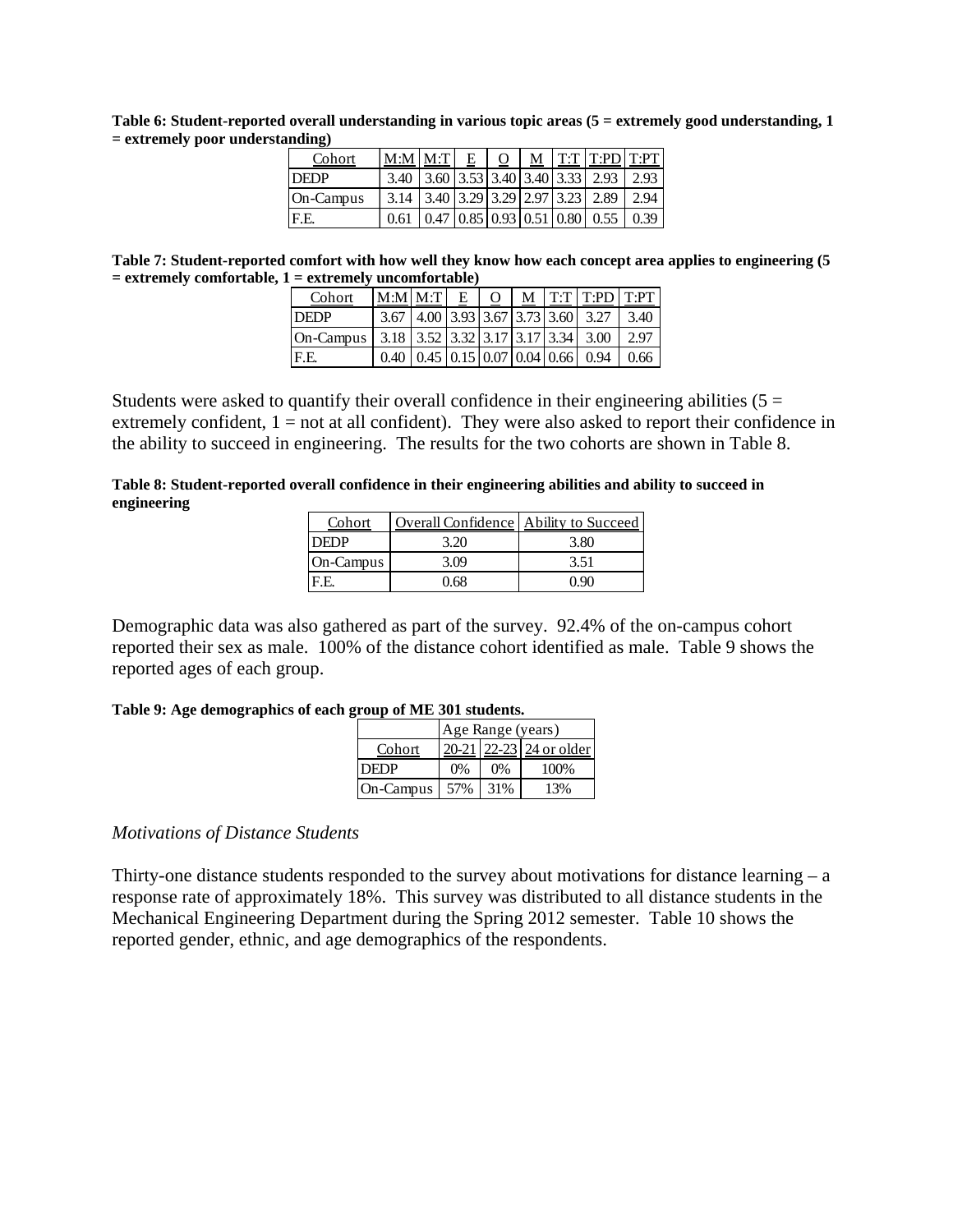**Table 10: Reported demographic information for students in the Mechanical Engineering Distance Education Degree Program, Spring 2012.** 

| Gender                           |       |
|----------------------------------|-------|
| Male                             | 83.3% |
| Female                           | 16.7% |
| Age                              |       |
| 18-22                            | 3.3%  |
| $23 - 25$                        | 0.0%  |
| 26-30                            | 26.7% |
| $31 - 40$                        | 56.7% |
| $41 - 50$                        | 10.0% |
| 50 or older                      | 3.3%  |
| Ethnicity                        |       |
| White                            | 90.3% |
| <b>Black or African American</b> | 3.2%  |
| Spanish, Hispanic or Latino/a    | 3.2%  |
| Other                            | 3.2%  |

More than 90% of the respondents had attended college elsewhere prior to enrolling in the UND Distance Engineering Degree Program. Figure 1 shows the reported institution type that students had attended previously. The most common reason reported for leaving a previous institution was either completing a degree program (typically an associate degree) or not finding the desired degree/courses being offered. More than half of the respondents reported some combination of these factors. Approximately 15% of respondents reported family issues as a main factor, with about 6% each reporting a lack of financial resources or academic issues. Over 12% reported having gotten a job that lead to their exit from their previous degree program.



#### **Figure 1: Type of higher education institution previously attended by distance students with prior collegelevel experience.**

For about 44% of the respondents, less than one year had passed since taking courses elsewhere. Conversely, for 37% of respondents, more than five years had passed since their last college courses prior to enrolling at UND. Approximately half of the students (46.7%) had taken distance courses prior to enrolling at UND.

Over half of the respondents indicated that increasing their earning potential was a primary motivator for enrolling in an undergraduate engineering program. Over a third of the respondents indicated they felt an engineering degree would help them change careers or obtain a promotion in their current career. Table 11 shows the reported reasons for choosing a distance degree program for their engineering education. The flexibility of a distance program was a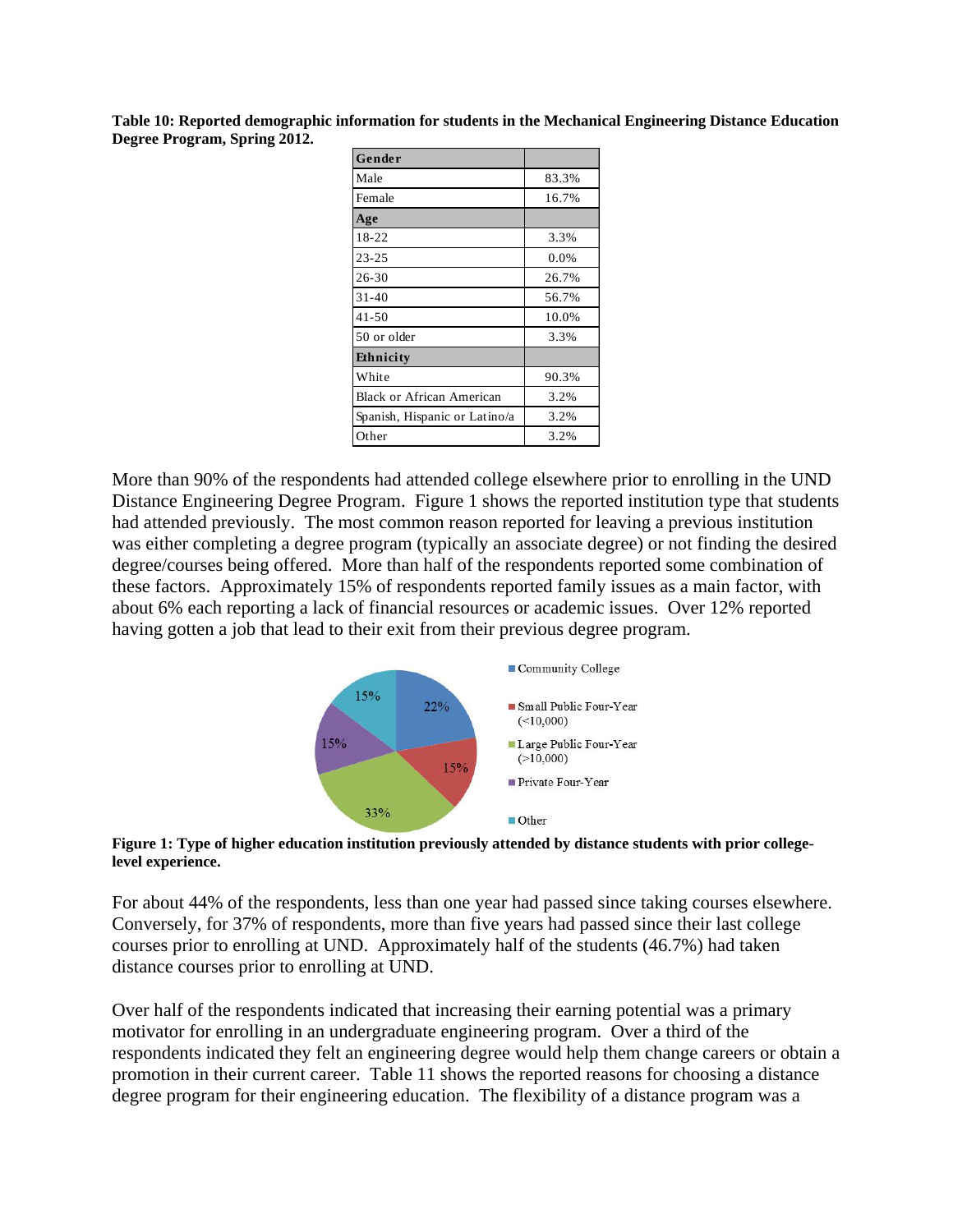primary motivator, often due to family and/or career commitments that make returning to campus impractical or inconvenient.

| -                                      | -     |
|----------------------------------------|-------|
| Flexible course delivery               | 74.2% |
| Relaxed course schedule                | 29.0% |
| Prefer one-on-one learning environment | 6.5%  |
| Discomfort with college campus         | 0.0%  |
| Geographic location                    | 45.2% |
| Job/career commitments                 | 71.0% |
| Familty commitments                    | 51.6% |
| Active military                        | 3.2%  |
| Cost of education                      | 6.5%  |

**Table 11: Reported motivations for choosing a distance engineering program.** 

Twenty percent of respondents reported current job titles that already include the word engineer (e.g. product engineer, engineering manager, etc.) despite not having an engineering degree. Eighty percent of the students reported working in a technical area, with approximately 60% working in a manufacturing setting in an engineering or technician/laborer capacity.

#### **Discussion and Conclusions**

Data shows similar preference for teaching methods amongst distance and on-campus learners with two exceptions. Distance students placed significantly less value on class discussions (likely because of both their inability to participate in real-time and difficulties in hearing the input of all participants) and more value on homework assignments. Both groups reported similar efficacy of the teaching methods with regards to exam preparation. Few differences in this category were statistically significant (defined as  $F.E. < 0.05$ ). The only exception was the benefit of discussion for preparation for the exam on the mechanical section of the course. Oncampus students rated the discussions during this course segment as more beneficial than did distance students  $(3.18 \text{ vs. } 3.07 \text{ with F.E.} = 0.02)$ . This is consistent with the overall lower significance the distance students placed on discussions.

No statistically significant differences were reported between the two groups with regards to the efficacy of the various pedagogical methods on understanding of each course segment. This was also true for student confidence in discussing the various course topics with their peers. In response to whether the different teaching methods increased student confidence in discussing course topics with the instructor, on-campus students generally responded lower and their responses were statistically lower than those of distance students in several categories. This may be related to the fact that distance students tend to be older (see Tables 9 and 10) and have more professional experience than the typical on-campus student. As a result, they may be more comfortable discussing difficult topics with someone perceived to be in a position of authority.

The two groups reported statistically similar ratings of their understanding of the course topics. Distance students, in general, did report higher overall confidence with regards to their understanding of the material and how it applies to engineering. However, the difference in confidence was only statistically significant for one course topic. Two others were slightly outside the F.E. < 0.05 threshold (0.07 and 0.12). The differences in this set of responses may